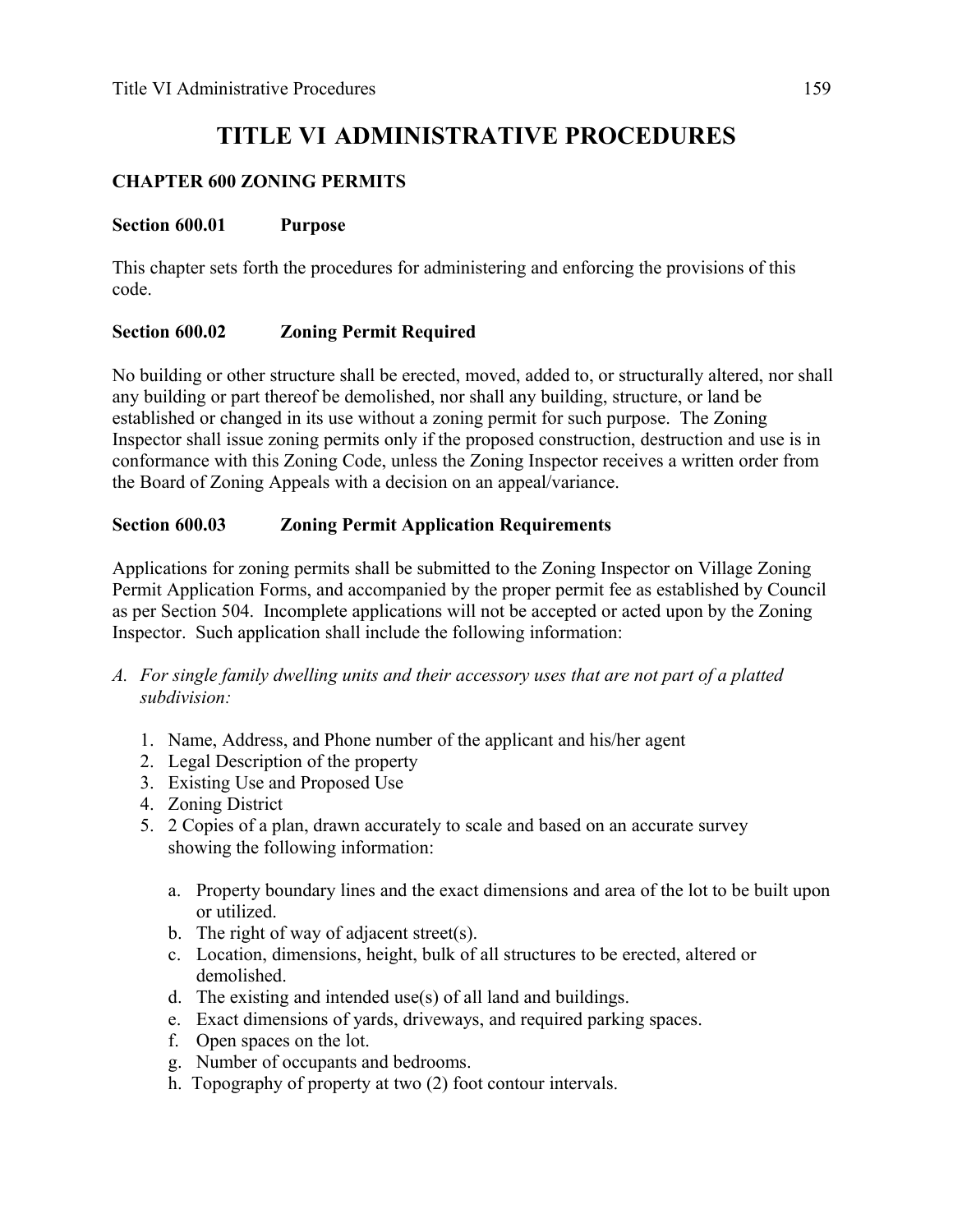#### Title VI Administrative Procedures 160

- 6. Written evidence that the proposed use does or will comply with Village or other proper authority requirements for public services, including sewer, water, storm water, curb cut/access, sidewalk, floodplain and wetland regulations. Driveways proposed on other than village streets will require permits from the proper authority having jurisdiction over said street. Driveways proposed that access Village streets will require obtaining a driveway permit from the Village Administrator. A copy of access standards will be provided to the applicant with the application for a Zoning Permit or upon inquiry.
- 7. Such other information as may be necessary to determine conformance with the provisions of this code.

# B. *Zoning Permit applications for other permitted uses shall provide the following:*

A completed application that shall include the following items:

- 1. Items 1,2,3,4,6 and 7 as indicated in Section 600.03.
- 2. A copy of the approval letter issued by the Planning Commission on the site plan review as required by Section 610.08.
- 3. Proof of conformance with Section 610.09, Financial Guarantees.

# *C. Zoning Permit Applications for Conditionally Permitted Uses*

- 1. Applications for a conditional zoning permit shall follow the procedures specified in Section 620 of this Code.
- 2. Applications shall include a letter of approval issued by the Planning Commission on the site plan review as required by 610.08.
- 3. Applications shall include proof of conformance with Section 610.09 Financial Guarantees.

### *D. Applicable to all Zoning Permit Applications*

All Zoning Permit Applications shall include documentation evidencing:

- 1. Whether the proposed construction, destruction or other use is subject to the Flood Hazard Reduction Regulations set forth in Codified Ordinances Chapter 1309; and
- 2. If Flood Hazard Reduction Regulations apply, that all requirements of Chapter 1309 have been satisfied. *(Ordinance 2012-19, effective April 17, 2012)*

# **Section 600.04 Action On Application For Zoning Permit**

- A. The Zoning Inspector shall act upon an application for Zoning Permit within ten (10) working days after receipt of the application under the following conditions:
	- 1. The application is for a permitted use and meets all of the requirements of this Code including Site Plan Review and Approval.
	- 2. For a conditionally permitted use, the applicant has received approval from the Planning Commission as specified in Chapter 620, Conditional Use Permit Procedures, and Site Plan Review and Approval as specified in Chapter 610.
	- 3. Upon approval of a variance or appeal by the Board of Zoning Appeals where applicable.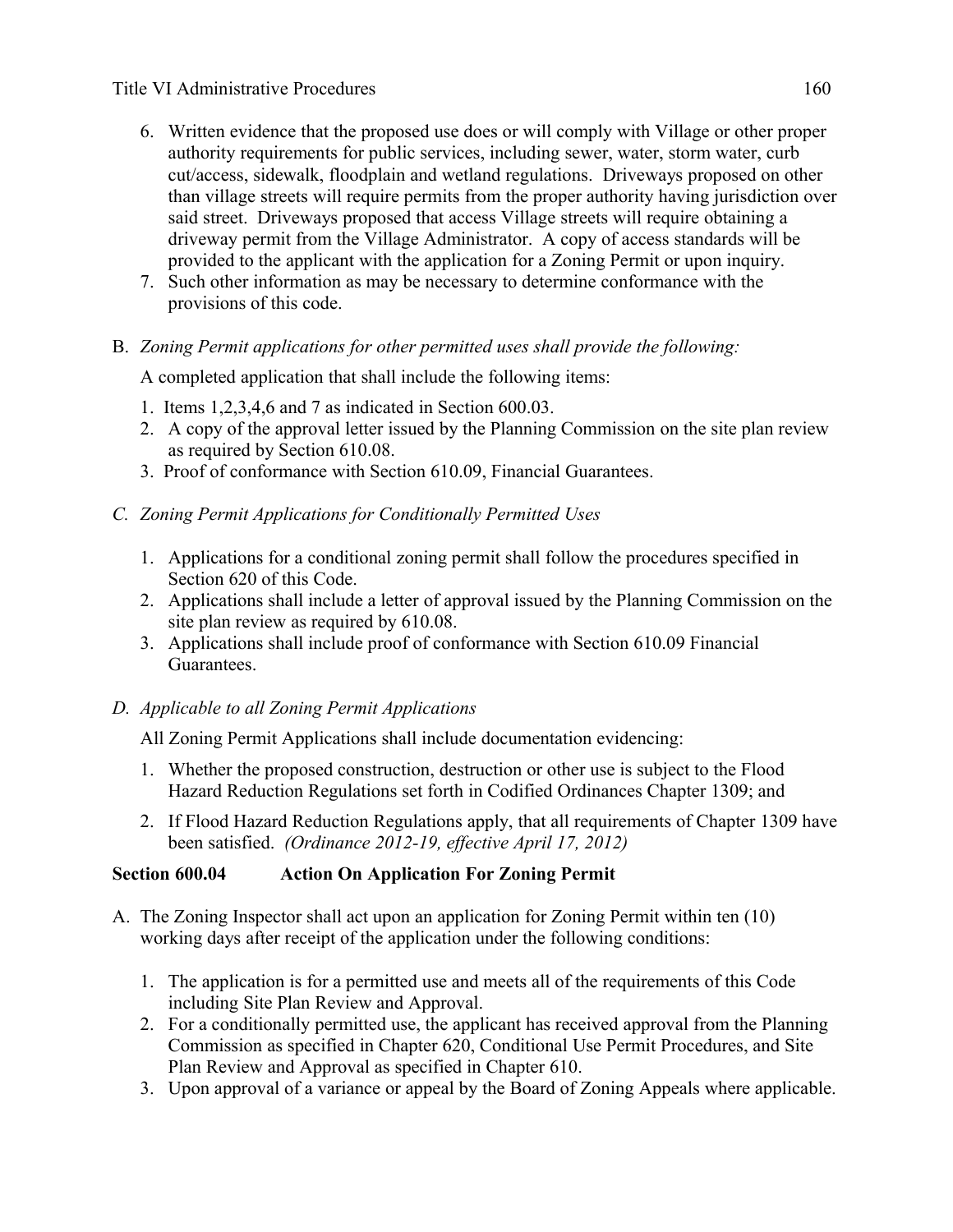- B. The Zoning Inspectors actions shall include the following:
	- 1. Approved Applications:
		- a. Sign and date plans approved for single family and accessory structures as described in Section 600.03, and return one set to the applicant.
		- b. Sign off on application form and note date of approval.
		- c. Issue Placard to the Applicant to be posted on site in a conspicuous place during construction, alteration, demolition, change of use, which attests to the fact that the activity/use is in conformance with the provisions of this Zoning Code.
	- 2. Disapproved Applications:
		- a. Note the disapproval on the plan drawings and sign and date them, and return a set to the applicant.
		- b. Write a statement on the application form as to reasons for disapproval, sections of the Code that were not in compliance, and date. Attach a copy of the denied application form with completed disapproval statement to the disapproved plans.

 A Copy of all applications including plans and actions taken shall be retained by the Zoning Inspector and Clerk as part of the official record.

### **Section 600.05 Submission to the State Director of Transportation**

Before any zoning permit is issued affecting any land within three hundred feet of the centerline of a proposed new highway or a highway for which changes are proposed as described in the certification to local officials by the Director of Transportation, or any land within a radius of 500 feet from the point of intersection of said centerline with any public road or highway, the Zoning Inspector shall give notice, by certified mail to the Director of Transportation that he shall not issue a zoning permit for one hundred (120) days from the date the notice is received by the Director of Transportation. If the Director notifies the Zoning Inspector that he shall proceed to acquire the land needed, then the Zoning Inspector shall refuse to issue the zoning permit.

If the Director of Transportation notifies the Zoning Inspector that the acquisition at this time is not in the public interest or upon the expiration of one hundred twenty (120) day period of any extension thereof agreed upon by the Director of Transportation and the property owner, the Zoning Inspector shall, if the application is in conformance with all provisions of this Code, issue the Zoning permit.

### **Section 600.06 Expiration of Zoning Permit**

If the work described in any zoning permit has not begun within one year from the date of issuance, said permit shall expire. Construction shall be considered begun when excavation and piers or footers of the structure included in the application have been completed. Written notice shall be given by the Zoning Inspector to the applicant of record of the permit expiration.